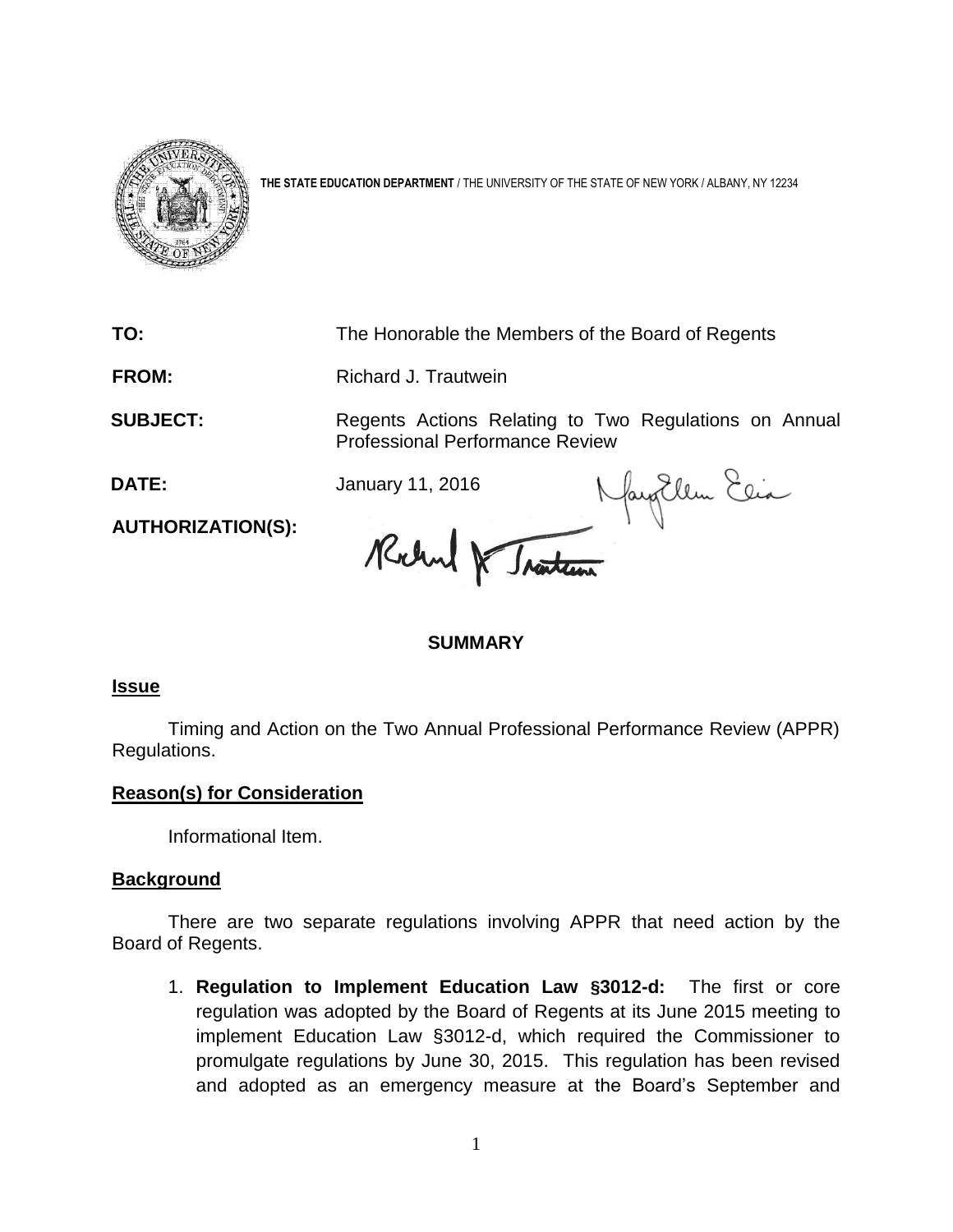November meetings. At a minimum, emergency action is needed at the January meeting to ensure that the emergency rule does not expire before it can be adopted as a permanent rule. The Department is also recommending that this regulation be adopted as a permanent rule at the January meeting because the public comment period is over and no additional revisions are expected to be made to this regulation at this time. This regulation applies to the 2015-2016 school year and thereafter.

2. **Transition Regulation:** The second transition regulation, which was adopted as an emergency measure at the December 2015 meeting, follows the report from the Governor's Common Core Task Force. Rather than amending the existing regulation, it adds two new sections 30-2.14 and 30- 3.17 that apply to the 2015-2016 through the 2018-2019 school years only and notwithstands and supersedes any conflicting provisions in the remainder of the regulation so that growth scores can continue to be computed for advisory purposes only during this transition period. It requires districts and BOCES to establish transition APPR scores and ratings for a four-year time period (based on the scores/ratings generated pursuant to the first regulation except the scores on 3-8 ELA and Math State assessments and Stateprovided growth scores on Regents examinations) while the State completes the transition to higher learning standards through new State assessments, and a revised State-provided growth model.

These are separate regulatory actions that the Board of Regents will need to readopt over the next few Regents meetings to effectuate the changes discussed at its December meeting. As explained at the December meeting, two scores will need to be generated for teachers and principals beginning in the 2015-2016 school year, the original score pursuant to Education Law §§3012-c and 3012-d and the transition scores/ratings pursuant to the regulation adopted at the December meeting. The consent item is proposing to extend the effectiveness of the core APPR regulation for a brief period to keep it continuously in effect until it becomes permanent and also to make the core APPR regulation permanent. The Department is engaging with the field to determine if changes should be proposed in the December transition emergency action. The transition regulation was adopted by emergency rule and must come back to the Board for approval, whether or not it is revised.

The transition regulation does not reiterate the calculations for the remaining subcomponents of teachers' and principals' scores. It will not work as a free-standing rule without the underlying core APPR regulation, which does prescribe how the calculations must be made. If it is not extended or made permanent, there will be no transition ratings because there will be no basis on which to calculate them and the December Regents action effectively would be a nullity.